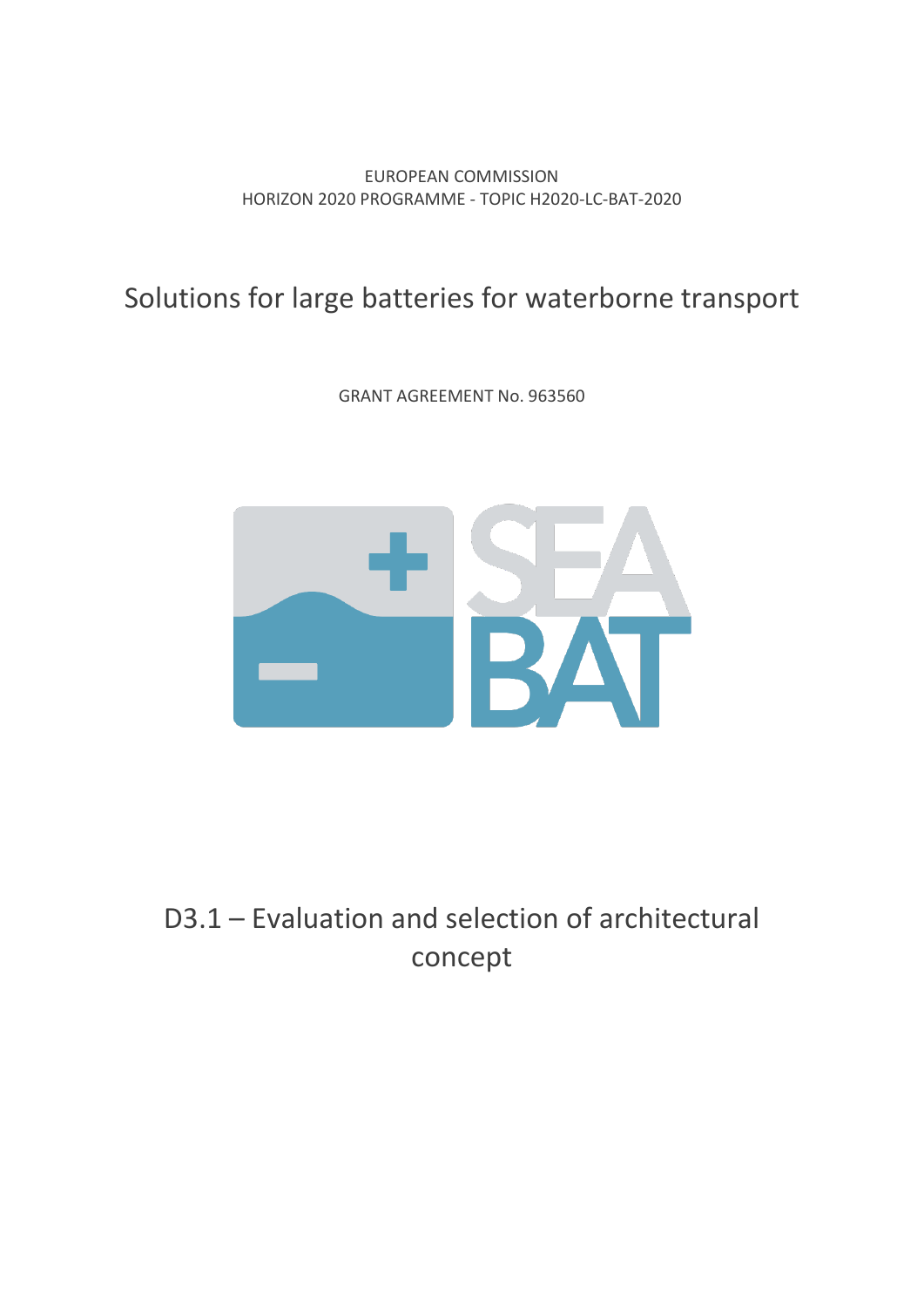

## **Report details**

| Deliverable No.     | SEABAT D3.1                                                                                                                                                                                                    |                  |
|---------------------|----------------------------------------------------------------------------------------------------------------------------------------------------------------------------------------------------------------|------------------|
| Deliverable Title   | Evaluation and selection of architectural concept                                                                                                                                                              |                  |
| Deliverable Date    | 23/12/2021                                                                                                                                                                                                     |                  |
| Dissemination level | Confidential – member only (CO)                                                                                                                                                                                | CO.              |
| Author              | Jasper De Smet / Mohsen Akbarzadeh (FM)<br>Rene Barrera-Cardenas / Olve Mo (SINTEF)<br>Jon Anzola Garcia / Argiñe Alacano Loiti / Erik Garayalde<br>Perez / June Urkizu Arocena (MGEP)<br>Deniz Süzen (IMECAR) | 06/12/2021       |
| WP leader           | Jasper De Smet (FM)                                                                                                                                                                                            | 2021-12-23       |
| Reviewers           | Eva-Maria Stelter (FHG-LBF)                                                                                                                                                                                    | $2021 - 12 - 20$ |
|                     | Danial Karimi (ABEE)                                                                                                                                                                                           | 2021-12-10       |
| Coordinator         | Jeroen Stuyts (FM)                                                                                                                                                                                             | 2021-12-23       |

## **Document History**

| <b>Version</b>   | <b>Date</b> | <b>Author</b>                                                                                                                                              | <b>Remarks</b>          |
|------------------|-------------|------------------------------------------------------------------------------------------------------------------------------------------------------------|-------------------------|
| V <sub>0.1</sub> | 06/12/2021  | Mohsen Akbarzadeh<br>Rene Barrera-Cardenas<br>Jon Anzola Garcia                                                                                            | First draft for review  |
| V <sub>0.2</sub> | 20/12/2021  | Mohsen Akbarzadeh<br>Rene Barrera-Cardenas<br>Jon Anzola Garcia<br>Erik Garayalde Perez<br>June Urkizu Arocena<br>Deniz Süzen                              | Second draft for review |
| V1.0             | 23/12/2021  | Mohsen Akbarzadeh<br>Jasper De Smet<br>Rene Barrera-Cardenas<br>Olve Mo<br>Jon Anzola Garcia<br>Erik Garayalde Perez<br>June Urkizu Arocena<br>Deniz Süzen | <b>Final version</b>    |
|                  |             |                                                                                                                                                            |                         |
|                  |             |                                                                                                                                                            |                         |
|                  |             |                                                                                                                                                            |                         |

### **Project Abstract**

The goal of the SEABAT project is to develop a full-electric maritime hybrid battery concept that is based on:

- Modularly combining high-energy batteries and high-power batteries,
- novel converter concepts and
- production technology solutions derived from the automotive sector.

The modular approach will reduce component costs (battery cells, converters) so that unique ship designs can profit from economies of scale by using standardized low-cost components. The concept will be suitable for ships requiring up to 1 MWh of storage or more.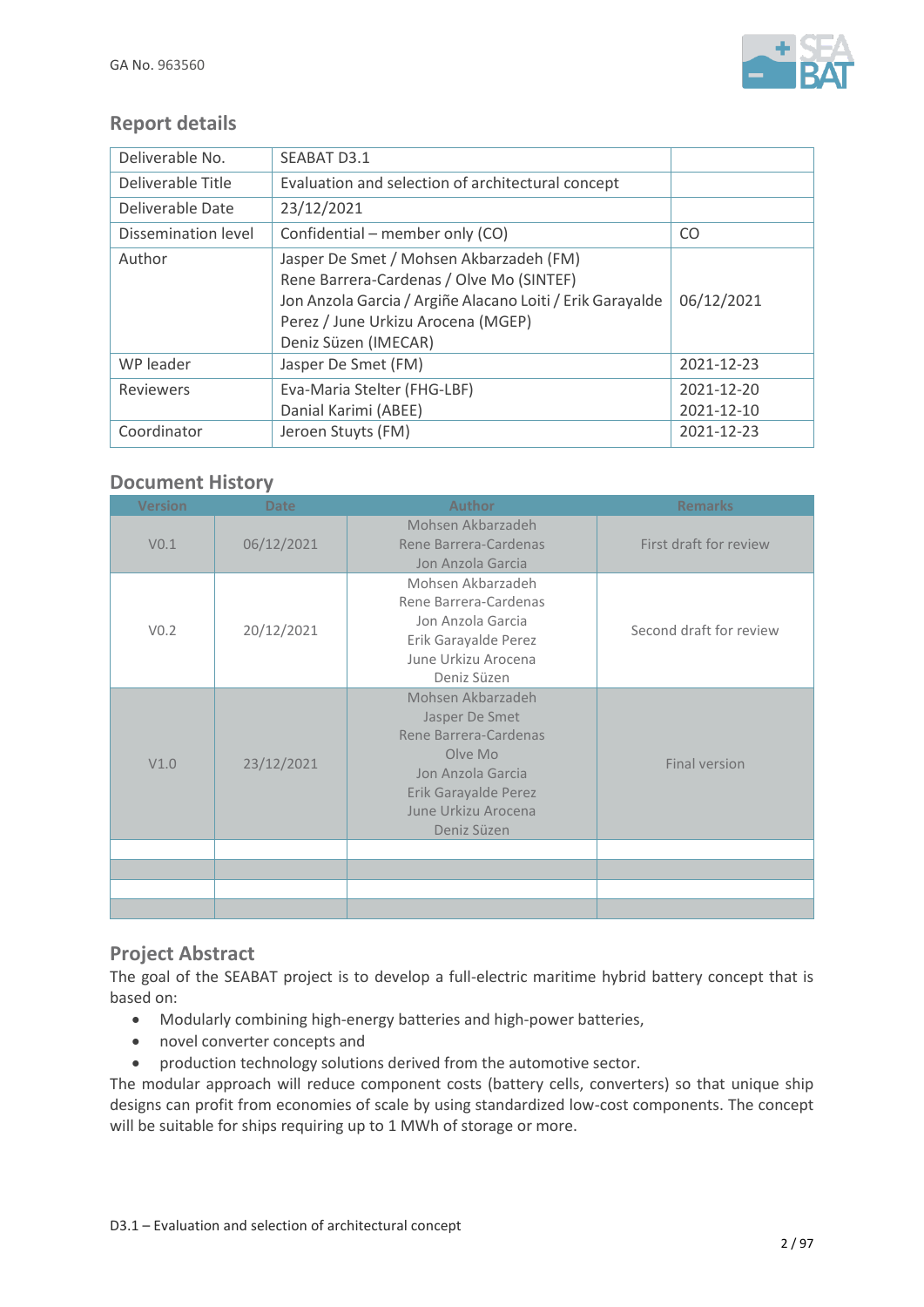

## **Public summary**

The main goal of the SEABAT project is to develop a cost-effective hybrid energy storage system (HESS) architecture for large marine applications that is scalable to at least 1 MWh and validated at a level of 300 kWh. For this purpose, a suitable system architecture is required for a mix of high-energy and highpower batteries that allows a balanced compromise between ship energy and power requirements. In this regard, a novel electrical storage concept is needed to be flexible, scalable, energy-efficient, and cost-effective to optimally control the power flow between the high-energy and high-power batteries.

Within this deliverable, three HESS topologies with novel converter concepts, as defined in the SEABAT proposal, are explained, evaluated, and compared towards a baseline state of practice mono-type battery topology. The HESS topologies that are investigated in this work are based on the following concepts:

- a) Topology 1: Converter integrated into the battery modules
- b) Topology 2: Switching between individual cells
- c) Topology 3: Partial power converter integrated into the battery modules

The evaluation and comparison of the HESS topologies is made via a generic optimization and modeling process. The inputs of the optimization are high-energy and high-power battery cell specifications, and the operational requirements of different vessels as the use case for the design process of the HESS defined in deliverable D2.1. The output of the optimization is the optimal size of each topology per application for 10 years operational lifetime of the vessel. The investigated topologies are then compared against the baseline to the key performance indicators (KPIs) defined in deliverable D2.2. The used KPIs are: total battery system cost; total battery mass; total battery volume; battery system losses and the required amount of components for each topology.

It is up to the reader to perform his own analysis based on this document since this document only provides insights on how the final topology within SEABAT will look. The documents does not make a final conclusion on which topology to be used within SEABAT. This is a common project decision, and planned on the GA in February 2022. However, a few general observations are discussed here.

Topology 1 scores on average on all points better than the baseline battery pack. It has the most advanced models for the different systems. However, it uses the same approach and input requirements as the other topologies.

Topology 2 scores on average higher on volume, weight and amount of components when comparing to the baseline. Assigning a switching device to multiple cells is a possible solution to improve the size and cost of this topology.

Topology 3 scores on average equal to the battery pack volume. While an improvement on the other KPIs is feasible. One major improvement for this topology would be related to the DC/DC cost model, the heat sink is at the moment oversized and it would be favorable for the cost when a more optimized cooling size, and thus cost, is used.